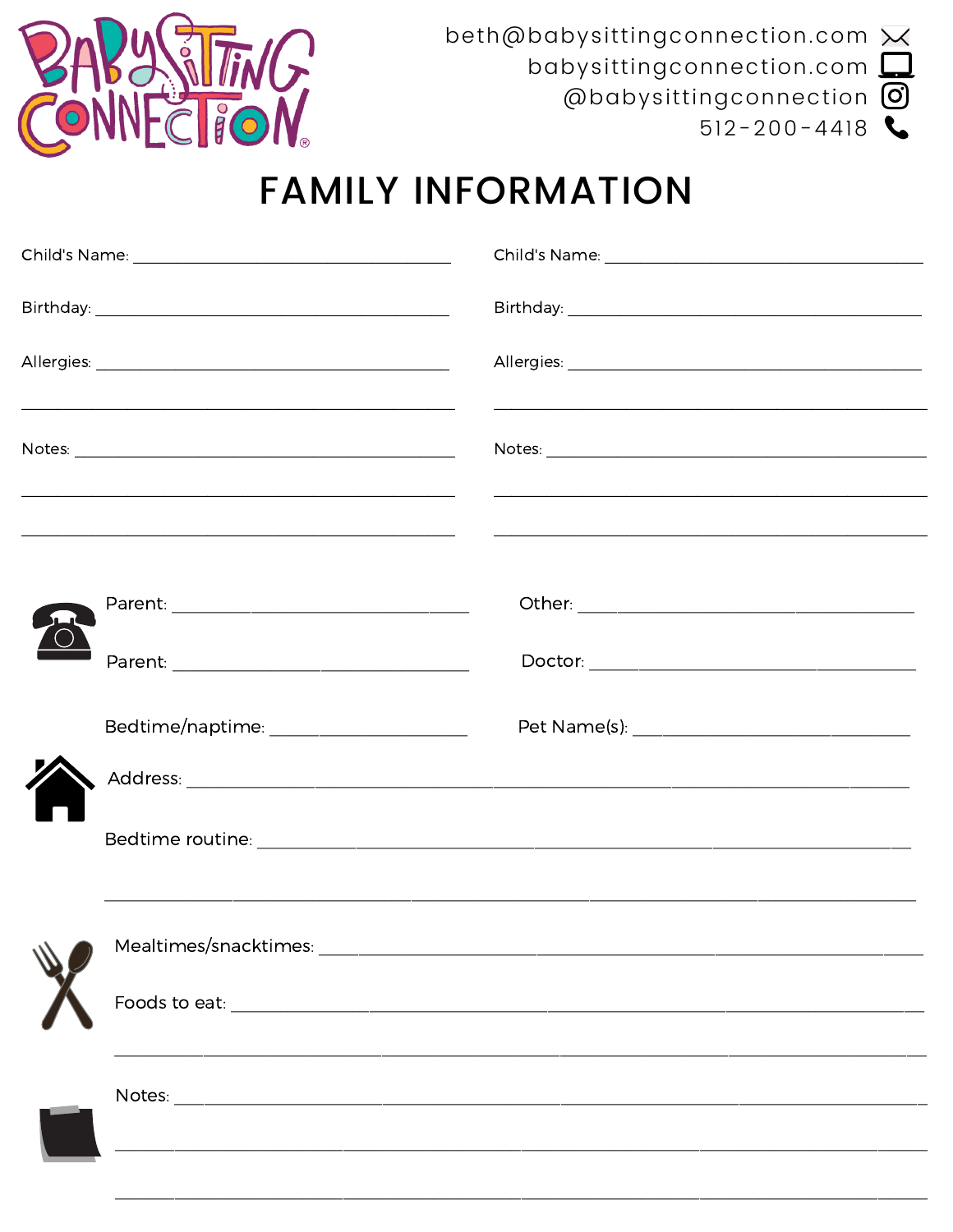| FIIO                                                                              | beth@babysittingconnection.com $\bowtie$<br>babysittingconnection.com<br>@babysittingconnection 0<br>$512 - 200 - 4418$ |  |  |
|-----------------------------------------------------------------------------------|-------------------------------------------------------------------------------------------------------------------------|--|--|
|                                                                                   |                                                                                                                         |  |  |
|                                                                                   |                                                                                                                         |  |  |
|                                                                                   |                                                                                                                         |  |  |
|                                                                                   | ,我们也不会有什么。""我们的人,我们也不会有什么?""我们的人,我们也不会有什么?""我们的人,我们也不会有什么?""我们的人,我们也不会有什么?""我们的人                                        |  |  |
|                                                                                   | ,我们就会在这里的人,我们就会在这里的人,我们就会在这里的人,我们就会在这里的人,我们就会在这里的人,我们就会在这里的人,我们就会在这里的人,我们就会在这里的人                                        |  |  |
| What do you consider misbehavior in your child __________________________________ |                                                                                                                         |  |  |
|                                                                                   |                                                                                                                         |  |  |
|                                                                                   |                                                                                                                         |  |  |
|                                                                                   |                                                                                                                         |  |  |
|                                                                                   |                                                                                                                         |  |  |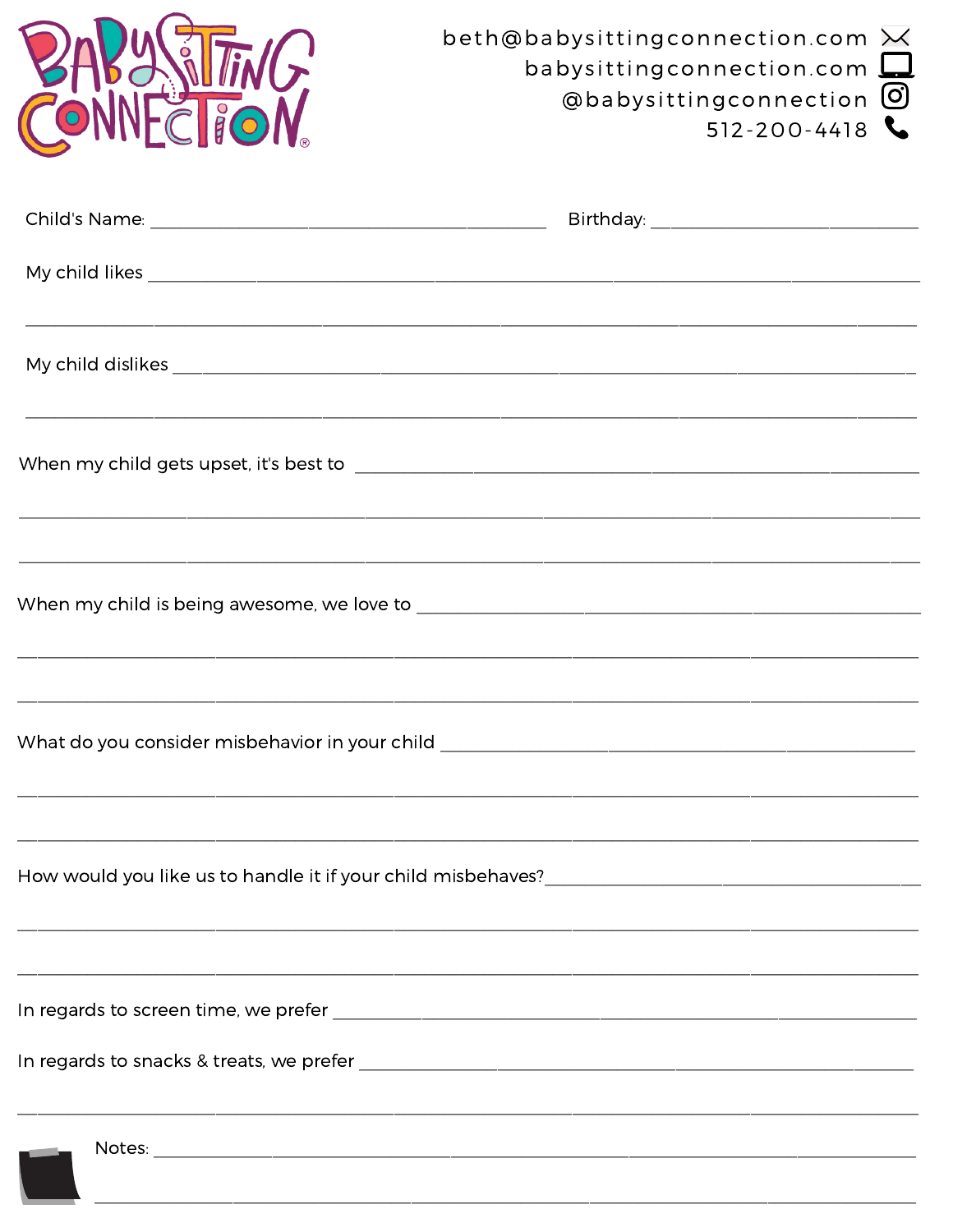



Birthday: Explorer and the state of the state of the state of the state of the state of the state of the state of the state of the state of the state of the state of the state of the state of the state of the state of the

Every family has different needs and expectations. While some of the following questions may seem to have obvious answers, we have found that the answers vary greatly for different families. Please provide as much detail as possible so the sitter is able to meet your expectations.

Baby's feeding schedule (i.e. every 2 hours OR 8am, 10:30am, etc.)

If sitter will prepare bottles, please give specific instructions on your preference for preparation.

Does your baby eat solids? If so, would you like your sitter to feed solids? Please explain.

How would you like baby to be fed while the sitter is there? (bring baby to you for nursing, feed bottle,

 $etc.)$